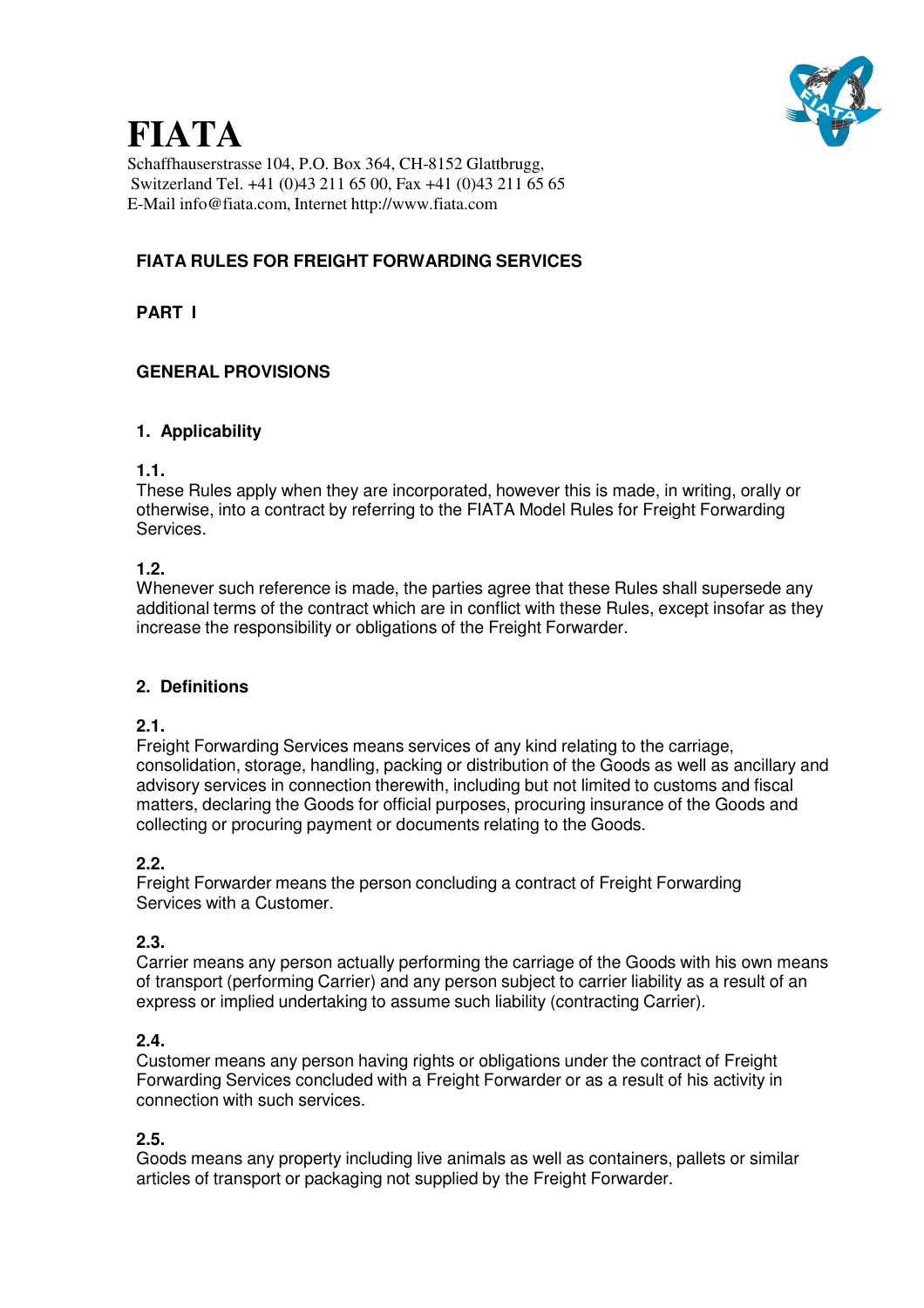Schaffhauserstrasse 104, P.O. Box 364, CH-8152 Glattbrugg, Switzerland Tel. +41 (0)43 211 65 00, Fax +41 (0)43 211 65 65 E-Mail info@fiata.com, Internet http://www.fiata.com

# **2.6.**

SDR means a Special Drawing Right as defined by the International Monetary Fund.

# **2.7.**

Mandatory Law means any statutory law the provisions of which cannot be departed from by contractual stipulations to the detriment of the Customer.

# **2.8.**

In writing includes telegram, telex, telefax or any recording by electronic means.

# **2.9.**

Valuables means bullion, coins, money, negotiable instruments, precious stones, jewellery, antiques, pictures, works of art and similar properties.

# **2.10.**

Dangerous Goods means Goods which are officially classified as hazardous as well as Goods which are or may become of a dangerous, inflammable, radioactive noxious or damaging nature.

# **3. Insurance**

No insurance will be effected by the Freight Forwarder, except upon express instructions given in writing by the Customer. All insurances effected are subject to the usual exceptions and conditions of the Policies of the Insurance Company or Underwriters taking the risk. Unless otherwise agreed in writing the Freight Forwarder shall not be under any obligation to effect a separate insurance on each consignment, but may declare it on any open or general Policy held by the Freight Forwarder.

# **4. Hindrances**

If at any time the Freight Forwarder's performance is or is likely to be affected by any hindrance or risk of any kind (including the conditions of the Goods) not arising from any fault or neglect of the Freight Forwarder and which cannot be avoided by the exercise of reasonable endeavour, the Freight Forwarder may abandon the carriage of the Goods under the respective contract and, where reasonably possible, make the Goods or any part of them available to the Customer at a place which the Freight Forwarder may deem safe and convenient, whereupon delivery shall be deemed to have been made, and the responsibility of the Freight Forwarder in respect of such Goods shall cease. In any event, the Freight Forwarder shall be entitled to the agreed remuneration under the contract and the Customer shall pay any additional costs resulting from the above-mentioned circumstances.

# **5. Method and route of transportation**

The Freight Forwarder shall carry out his services according to the Customer's instructions as agreed. If the instructions are inaccurate or incomplete or not according to contract, the Freight Forwarder may at the risk and expense of the Customer act as he deems fit. Unless otherwise agreed, the Freight Forwarder may without notice to the Customer arrange to carry the Goods on or under deck and choose or substitute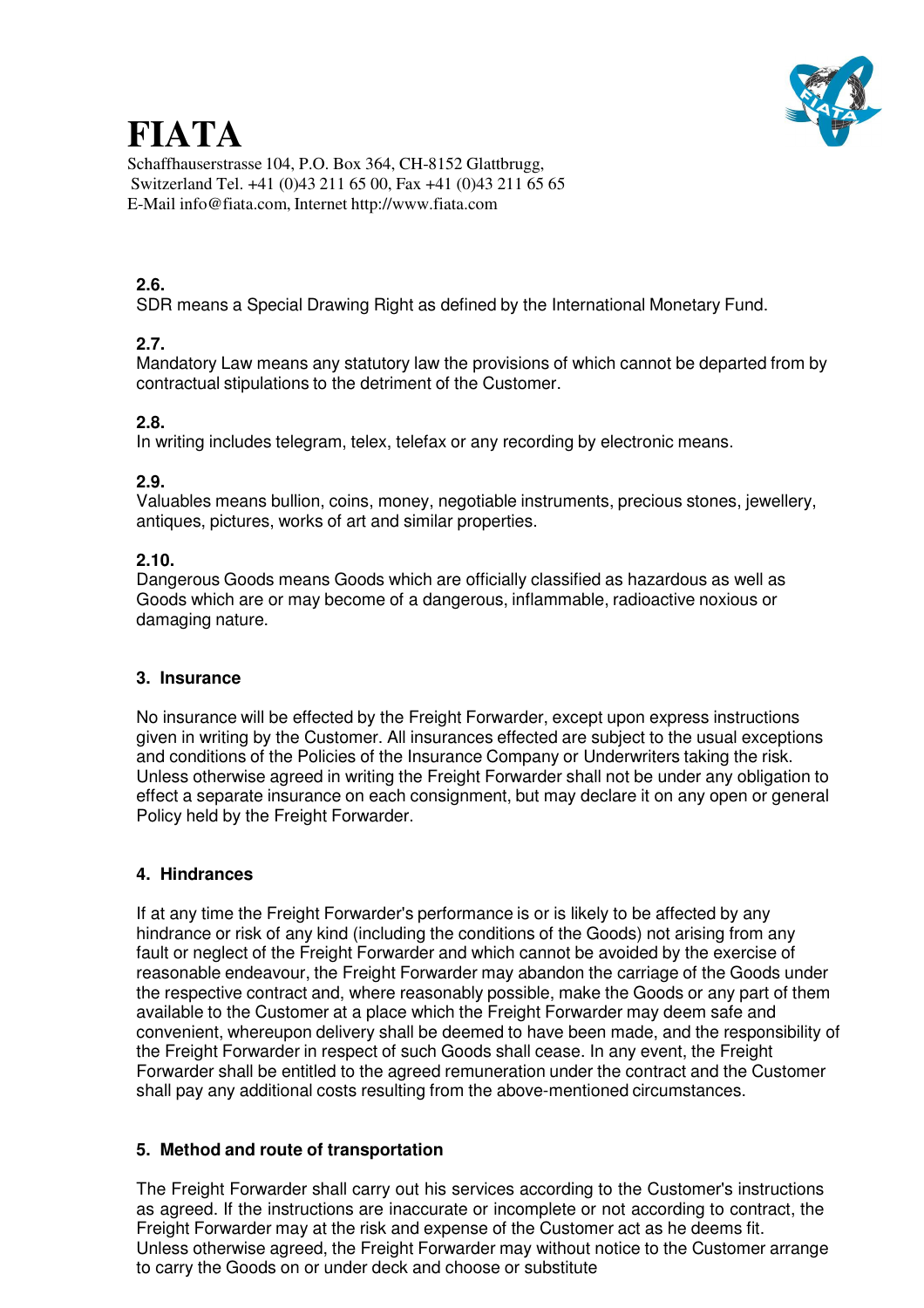

Schaffhauserstrasse 104, P.O. Box 364, CH-8152 Glattbrugg, Switzerland Tel. +41 (0)43 211 65 00, Fax +41 (0)43 211 65 65 E-Mail info@fiata.com, Internet http://www.fiata.com the means, route and procedure to be followed in the handling, stowage, storage and transportation of the Goods.

# **PART II**

# **THE FREIGHT FORWARDER'S LIABILITY**

### **6. The Freight Forwarder's liability (except as principal)**

#### **6.1. Basis of liability**

#### **6.1.1. The Freight Forwarder's duty of care**

The Freight Forwarder is liable if he fails to exercise due diligence and take reasonable measures in the performance of the Freight Forwarding Services, in which case he, subject to Art.8, shall compensate the Customer for loss of or damage to the Goods as well as for direct financial loss resulting from breach of his duty of care.

#### **6.1.2. No liability for third parties**

The Freight Forwarder is not liable for acts and omissions by third parties, such as, but not limited to, Carriers, warehousemen, stevedores, port authorities and other freight forwarders, unless he has failed to exercise due diligence in selecting, instructing or supervising such third parties.

#### **7. The Freight Forwarder's liability as principal**

#### **7.1. The Freight Forwarder's liability as Carrier**

The Freight Forwarder is subject to liability as principal not only when he actually performs the carriage himself by his own means of transport (performing Carrier), but also if, by issuing his own transport document or otherwise, he has made an express or implied undertaking to assume Carrier liability (contracting Carrier).

However, the Freight Forwarder shall not be deemed liable as Carrier if the Customer has received a transport document issued by a person other than the Freight Forwarder and does not within a reasonable time maintain that the Freight Forwarder is nevertheless liable as Carrier.

#### **7.2. The Freight Forwarder's liability as principal for other services**

With respect to services other than carriage of Goods such as, but not limited to, storage, handling, packing or distribution of the Goods, as well as ancillary services in connection therewith, the Freight Forwarder shall be liable as principal:

- 1. when such services have been performed by himself using his own facilities or employees or
- 2. if he has made an express or implied undertaking to assume liability as principal.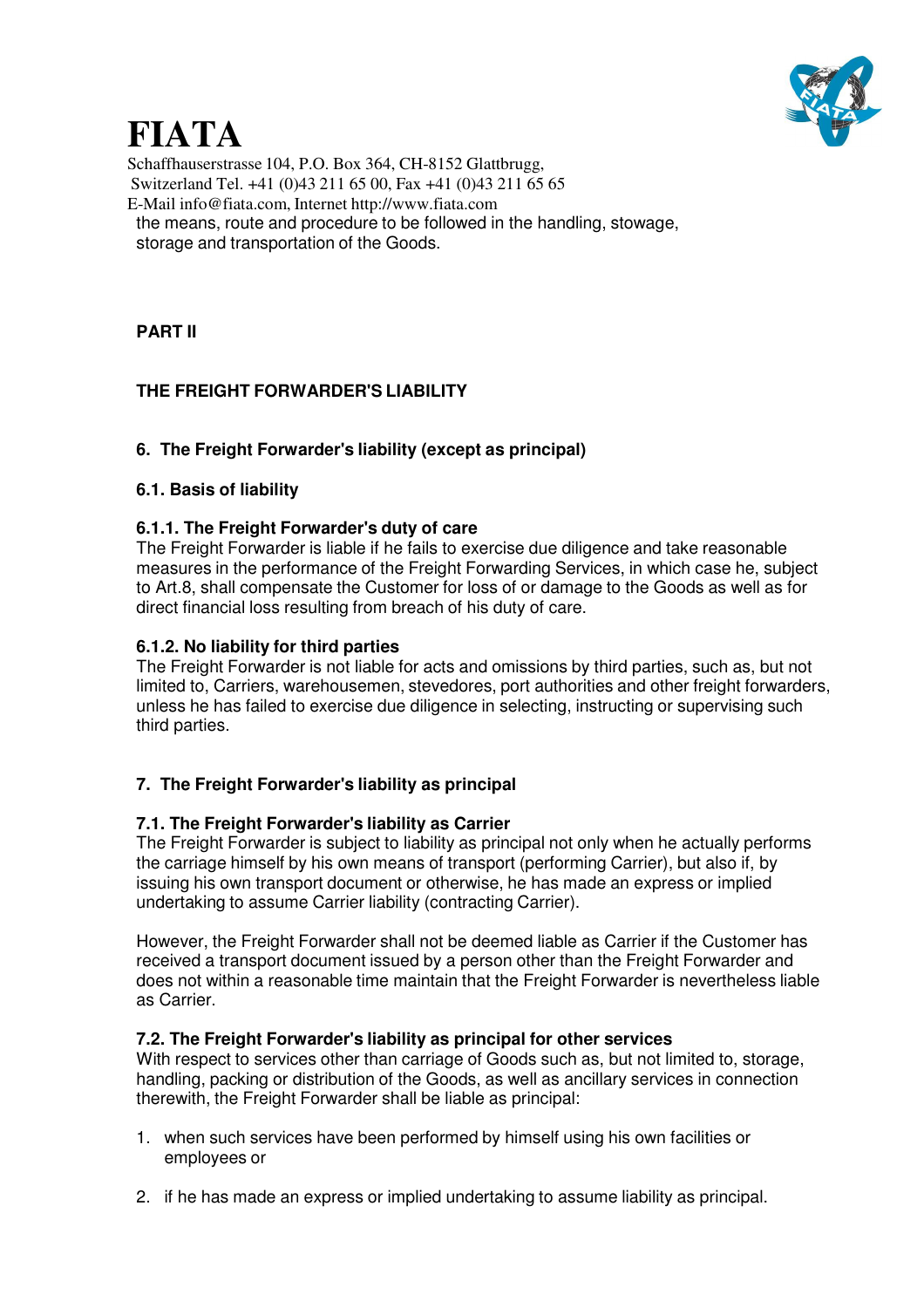

Schaffhauserstrasse 104, P.O. Box 364, CH-8152 Glattbrugg, Switzerland Tel. +41 (0)43 211 65 00, Fax +41 (0)43 211 65 65 E-Mail info@fiata.com, Internet http://www.fiata.com

#### **7.3. The basis of the Freight Forwarder's liability as principal**

The Freight Forwarder as principal shall, subject to Art. 8, be responsible for the acts and omissions of third parties he has engaged for the performance of the contract of carriage or other services in the same manner as if such acts and omissions were his own and his rights and duties shall be subject to the provisions of the law applicable to the mode of transport or service concerned, as well as the additional conditions expressly agreed or, failing express agreement, by the usual conditions for such mode of transport or services.

### **8. Exclusions, assessment, and monetary limits of liability**

#### **8.1. Exclusions**

The Freight Forwarder shall in no event be liable for:

- 1. Valuables or Dangerous Goods unless declared as such to the Freight Forwarder at the time of the conclusion of the contract,
- 2. loss following from delay unless expressly agreed in writing,
- 3. indirect or consequential loss such as, but not limited to, loss of profit and loss of market.

#### **8.2. Assessment of compensation**

The value of the Goods shall be determined according to the current commodity exchange price or, if there is not such price, according to the current market price or, if there is no commodity exchange price or current market price, by reference to the normal value of the Goods of the same kind and quality.

#### **8.3. Monetary limits**

#### **8.3.1. Loss of or damage to the Goods**

The provisions of Art. 7.3. notwithstanding, the Freight Forwarder shall not be or become liable for any loss of or damage to the Goods in an amount exceeding the equivalent of 2 SDR per kilogram of gross weight of the Goods lost or damaged unless a larger amount is recovered from a person for whom the Freight Forwarder is responsible. If the Goods have not been delivered within ninety consecutive days after the date when the Goods ought to have been delivered, the claimant may, in the absence of evidence to the contrary, treat the Goods as lost.

#### **8.3.2. Limitation of liability for delay**

If the Freight Forwarder is liable in respect of loss following from delay, such liability shall be limited to an amount not exceeding the remuneration relating to the service giving rise to the delay.

#### **8.3.3. Other type of loss**

The provisions of Art. 7.3. notwithstanding, the Freight Forwarder's liability for any type of loss not mentioned in 8.3.1. and 8.3.2. shall not exceed the total amount of maximum of 100.000,- USD for each incident unless a larger amount is received from a person for whom the Freight Forwarders is responsible.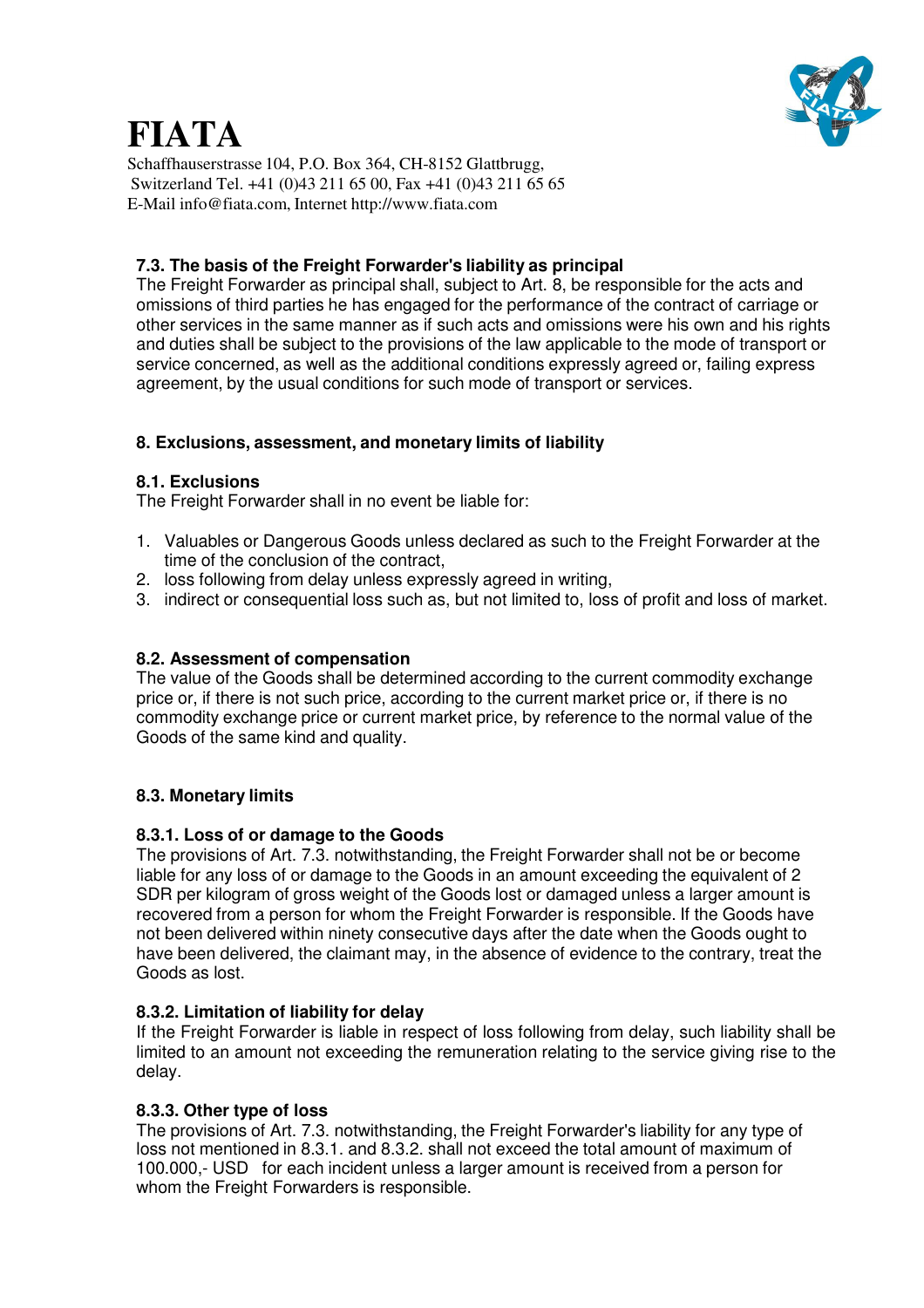

Schaffhauserstrasse 104, P.O. Box 364, CH-8152 Glattbrugg, Switzerland Tel. +41 (0)43 211 65 00, Fax +41 (0)43 211 65 65 E-Mail info@fiata.com, Internet http://www.fiata.com

### **9. Notice**

#### **9.1.**

Unless notice of loss of or damage to the Goods, specifying the general nature of such loss or damage, is given in writing to the Freight Forwarder by the person entitled to receive the Goods when they are handed over to him, such handing over is prima facie evidence of the delivery of the Goods in good order and condition. Where such loss or damage is not apparent, the same prima facie effect shall apply if notice in writing is not given within 6 consecutive days after the day when the Goods were handed over to the person entitled to receive them.

#### **9.2.**

With respect to all other loss or damage, any claim by the Customer against the Freight Forwarder arising in respect of any service provided for the Customer or which the Freight Forwarder has undertaken to provide shall be made in writing and notified to the Freight Forwarder within 14 days of the date upon which the Customer became or should have become aware of any event or occurrence alleged to give rise to such claim. Any claim not made and notified as aforesaid shall be deemed to be waived and absolutely barred except where the Customer can show that it was impossible for him to comply with this time limit and that he has made the claim as soon as it was reasonably possible for him to do so.

#### **10. Time bar**

The Freight Forwarder shall, unless otherwise expressly agreed, be discharged of all liability under these Rules unless suit is brought within 9 months after the delivery of the Goods, or the date when the Goods should have been delivered, or the date when failure to deliver the Goods would give the consignee the right to treat the Goods as lost.

With respect to other loss than loss of or damage to the Goods the 9 months period should be counted from the time when the failure of the Freight Forwarder giving right to the claim occurred.

#### **11. Applicability to actions in tort**

These Rules apply to all claims against the Freight Forwarder whether the claim be founded in contract or in tort.

#### **12. Liability of servants and other persons**

These Rules apply whenever any claim is made against a servant, agent or other person the Freight Forwarder engaged for the performance of the service (including any independent contractor) whether such claims are founded in contract or in tort, and the aggregate liability of the Freight Forwarder and such servants, agents or other persons shall not exceed the limit applicable to the service concerned as expressly agreed between the Freight Forwarder and the Customer or following from these Rules.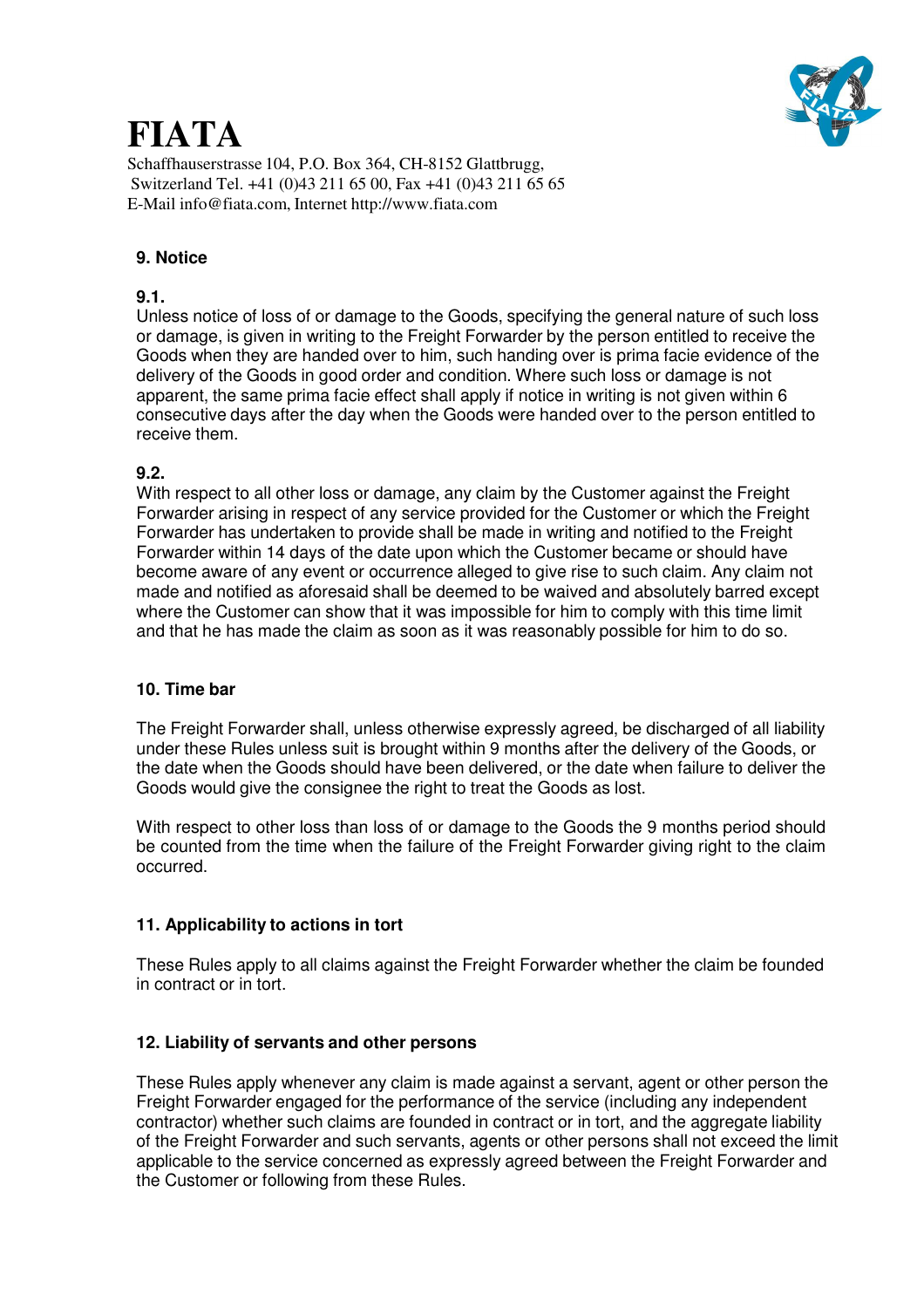

Schaffhauserstrasse 104, P.O. Box 364, CH-8152 Glattbrugg, Switzerland Tel. +41 (0)43 211 65 00, Fax +41 (0)43 211 65 65 E-Mail info@fiata.com, Internet http://www.fiata.com

# **PART III**

# **THE CUSTOMER'S OBLIGATIONS AND LIABILITY**

#### **13. Unforeseen circumstances**

In the event that the Freight Forwarder, in case of unforeseen circumstances, acts in the best interest of the Customer extra costs and charges have to be borne by the Customer.

#### **14. No set-off**

All monies due shall be paid without any reduction or deferment on account of any claim, counter-claim or set-off.

#### **15. General lien**

The Freight Forwarder shall, to the extent permitted by the applicable law, have a general lien on the Goods and any documents relating thereto for any amount due at any time to the Freight Forwarder from the Customer including storage fees and the cost of recovering same, and may enforce such lien in any reasonable manner which he may think fit.

#### **16. Information**

The Customer shall be deemed to have guaranteed to the Freight Forwarder the accuracy, at the time the Goods were taken in charge by the Freight Forwarder, of all particulars relating to the general nature of the Goods, their marks, number, weight, volume and quantity and, if applicable, to the dangerous character of the Goods, as furnished by him or on his behalf.

#### **17. Duty of indemnification**

#### **17.1. General duty of indemnification**

Except to the extent that the Freight Forwarder is liable according to the provisions of Part II, the Customer shall indemnify the Freight Forwarder for all liability incurred in the performance of the Freight Forwarding Services.

#### **17.2. Duty of indemnification in respect of General Average**

The Customer shall indemnify the Freight Forwarder in respect of any claims of a General Average nature which may be made on him and shall provide such security as may be required by the Freight Forwarder in this connection.